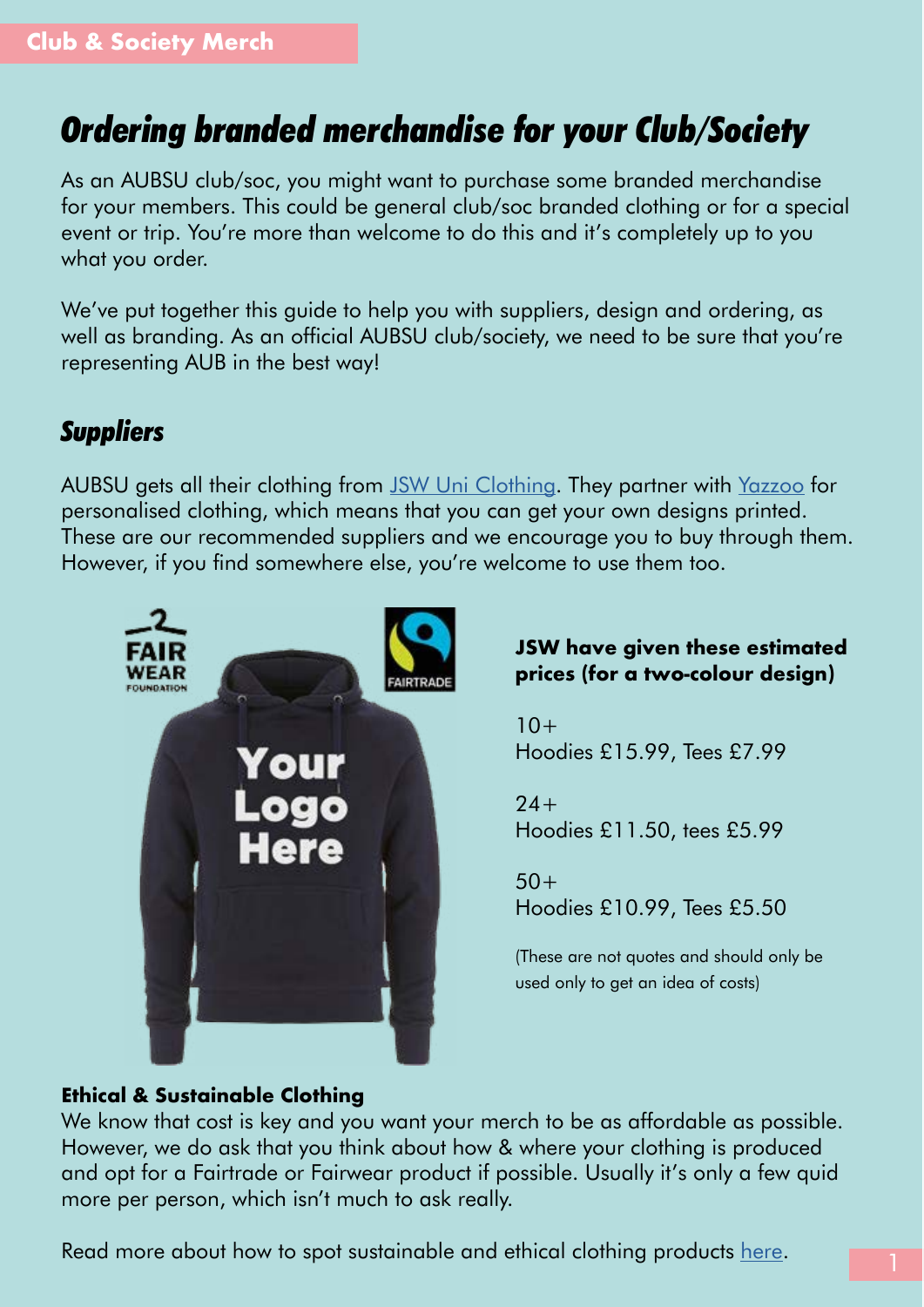### *Design*

As arts uni students, we reckon you've probably got this sorted. Design something yourself or ask a mate. Some key things to remember:

- Work in CMYK, as your design will be going to print.
- Printer companies usually like vectors or high DPI images (300DPI).
- Avoid sending as a JPEG, as this will include a white background. Opt for a PDF file or transparent PNG unless otherwise specified.
- Where possible, convert text to outlines to avoid font replacement, especially when using non-standard fonts.
- Keep your design simple! Bold shapes and large text will work best and avoid printing mishaps.
- Check print space with the supplier. JSW has said that generally they won't print any bigger than 280mm x 320mm
- The more colours you use, the more expensive the product. We suggest keeping to two colours. Don't forget to make use of the background t-shirt colour!
- Think about whether you'll be printing on the front or back or both this will effect price too.
- Include the AUBSU logo and any other relevant logos (sponsors etc.) You can download our AUBSU logo from the [website.](https://www.aubsu.co.uk/activities/useful_documents/) Get in touch with office staff if you require colour alternatives.